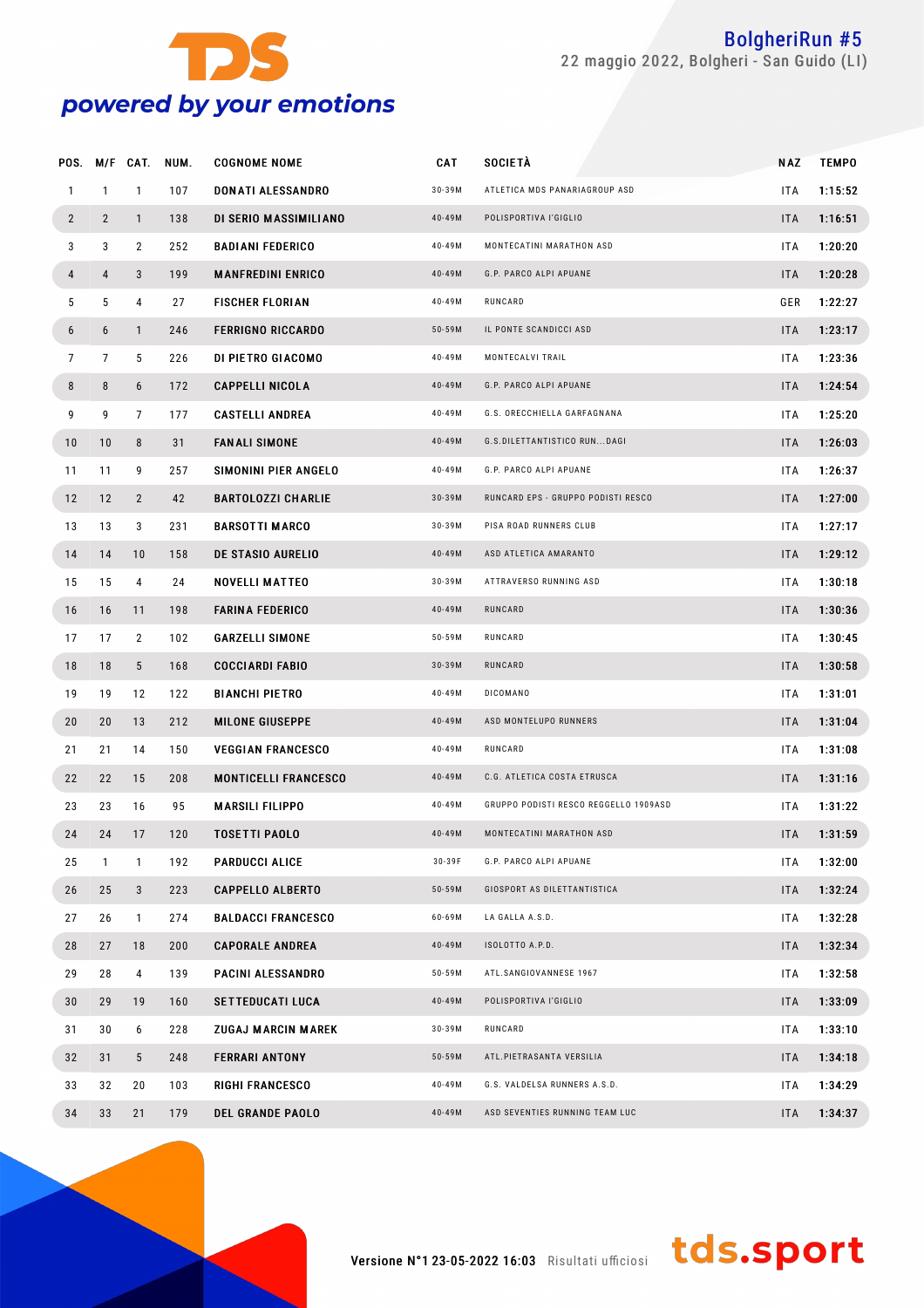

| POS. | M/F            | CAT.           | NUM. | <b>COGNOME NOME</b>         | <b>CAT</b> | <b>SOCIETÀ</b>               | NAZ        | <b>TEMPO</b> |  |
|------|----------------|----------------|------|-----------------------------|------------|------------------------------|------------|--------------|--|
| 35   | 34             | 6              | 255  | <b>MAZZEI STEFANO</b>       | 50-59M     | MONTECATINI MARATHON ASD     | <b>ITA</b> | 1:34:59      |  |
| 36   | 35             | 22             | 183  | <b>SILVESTRI TONINO</b>     | 40-49M     | POLISPORTIVA VENTURINA TERME | <b>ITA</b> | 1:35:19      |  |
| 37   | $\overline{2}$ | $\mathbf{1}$   | 82   | <b>TEDESCO ILARIA</b>       | 40-49F     | A.S. ATL. VINCI              | <b>ITA</b> | 1:35:24      |  |
| 38   | 36             | 23             | 174  | PERUZZI LAPO                | 40-49M     | IL PONTE SCANDICCI ASD       | <b>ITA</b> | 1:35:36      |  |
| 39   | 37             | 7              | 154  | <b>SASSETTI ROBERTO</b>     | 50-59M     | POLISPORTIVA ELLERA ASD      | <b>ITA</b> | 1:35:45      |  |
| 40   | 3              | $\overline{2}$ | 153  | <b>TOGNINI SARA</b>         | 40-49F     | URBAN RUNNERS                | <b>ITA</b> | 1:36:06      |  |
| 41   | 38             | 24             | 144  | <b>VOLO YURI</b>            | 40-49M     | RUNCARD                      | <b>ITA</b> | 1:36:08      |  |
| 42   | 39             | $\overline{7}$ | 186  | <b>DE FRANCESCO ANTONIO</b> | $30 - 39M$ | G.S.IL FIORINO               | <b>ITA</b> | 1:36:17      |  |
| 43   | 40             | 25             | 219  | PAGANI GIANNI               | 40-49M     | RUNCARD                      | <b>ITA</b> | 1:36:45      |  |
| 44   | 41             | 26             | 123  | <b>LA ROCCA RINO</b>        | 40-49M     | RUNCARD EPS - RUNCARD        | <b>ITA</b> | 1:36:47      |  |
| 45   | 42             | 8              | 41   | <b>LOGLI ANDREA</b>         | 30-39M     | PODISTICA AGLIANESE          | ITA        | 1:36:49      |  |
| 46   | $\overline{4}$ | 3              | 217  | PARDINI LAURA               | 40-49F     | C.G. ATLETICA COSTA ETRUSCA  | <b>ITA</b> | 1:36:49      |  |
| 47   | 43             | 27             | 262  | <b>CARDINI SIMONE</b>       | 40-49M     | RUNCARD                      | <b>ITA</b> | 1:36:59      |  |
| 48   | 44             | 8              | 35   | <b>CARBONE MASSIMO</b>      | $50 - 59M$ | ASD RUN LIFE                 | <b>ITA</b> | 1:37:01      |  |
| 49   | 45             | 9              | 188  | BILAGHI IURI                | 50-59M     | ATLETICA RIVELLINO PIOMBINO  | <b>ITA</b> | 1:38:08      |  |
| 50   | 46             | 9              | 193  | PELLEGRINI LORENZO          | $30 - 39M$ | RUNCARD                      | <b>ITA</b> | 1:38:14      |  |
| 51   | 47             | 28             | 222  | <b>BARZI DAVIDE</b>         | 40-49M     | RUNCARD                      | <b>ITA</b> | 1:38:33      |  |
| 52   | 48             | $\mathbf{1}$   | 251  | <b>NANNELLI FRANCESCO</b>   |            | RUNCARD                      | <b>ITA</b> | 1:38:55      |  |
| 53   | 49             | 10             | 108  | <b>CASTELLANI ANDREA</b>    | 30-39M     | RUNCARD                      | ITA        | 1:38:56      |  |
| 54   | 50             | 29             | 32   | PIAZZI SIMONE               | 40-49M     | RUNCARD                      | <b>ITA</b> | 1:39:13      |  |
| 55   | 5              | $\mathbf{1}$   | 143  | <b>ROSSI MARA</b>           | $50 - 59F$ | RUNCARD                      | <b>ITA</b> | 1:39:18      |  |
| 56   | 51             | 10             | 256  | <b>LEONCINI RICCARDO</b>    | $50 - 59M$ | RUNCARD EPS - RUNCARD        | <b>ITA</b> | 1:39:29      |  |
| 57   | 6              | $\overline{2}$ | 121  | RAKHSSANE FATIMA ZAHRA      | 30-39F     | LOLLIAUTO ASD                | ITA        | 1:39:36      |  |
| 58   | 52             | 30             | 21   | <b>BAGNOLI LORENZO</b>      | 40-49M     | RUNCARD                      | <b>ITA</b> | 1:39:40      |  |
| 59   | 7              | 3              | 68   | <b>CECCONI VALENTINA</b>    | $30 - 39F$ | GS ATL. SIGNA                | ITA.       | 1:39:52      |  |
| 60   | 53             | 11             | 266  | <b>VINATTIERI ALESSIO</b>   | $50 - 59M$ | GS ATL. SIGNA                | <b>ITA</b> | 1:39:53      |  |
| 61   | 54             | 12             | 267  | <b>PETTRONE GIOVANNI</b>    | 50-59M     | TOSCANA ATL.EMPOLI NISSAN    | ITA.       | 1:39:57      |  |
| 62   | 55             | 11             | 145  | SISTI GIACOMO               | $30 - 39M$ | STRACARRARA                  | <b>ITA</b> | 1:39:58      |  |
| 63   | 56             | 13             | 117  | <b>GAVAZZI GIANNI PAOLO</b> | 50-59M     | G.P. C.A.I. PISTOIA          | ITA.       | 1:40:51      |  |
| 64   | 57             | 31             | 236  | SALVATICI MARCO             | 40-49M     | PISA ROAD RUNNERS CLUB       | <b>ITA</b> | 1:41:29      |  |
| 65   | 58             | 14             | 119  | <b>MONTAGNANI MARCO</b>     | $50 - 59M$ | RUNCARD                      | ITA.       | 1:41:44      |  |
| 66   | 59             | 32             | 209  | <b>CECCARELLI ROSSANO</b>   | 40-49M     | TOSCANA ATL.EMPOLI NISSAN    | <b>ITA</b> | 1:41:53      |  |
| 67   | 60             | 33             | 221  | ULIVI ALESSANDRO            | 40-49M     | ATLETICA MARCIATORI MUGELLO  | ITA.       | 1:42:33      |  |
| 68   | 61             | 15             | 72   | <b>PASI MARCO</b>           | $50 - 59M$ | G.S.IL FIORINO               | ITA        | 1:42:41      |  |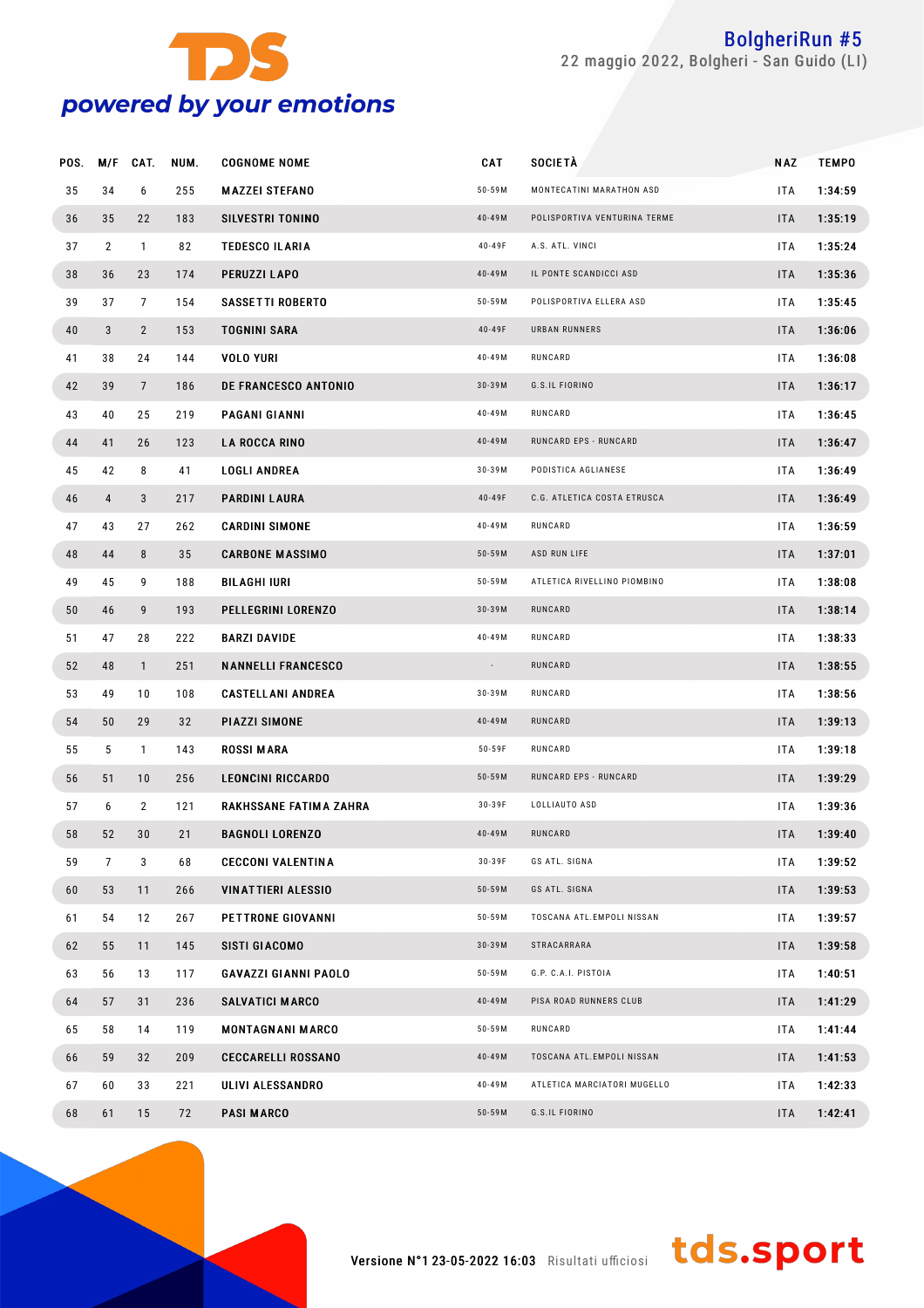

| POS. |    | M/F CAT.        | NUM. | <b>COGNOME NOME</b>        | <b>CAT</b> | <b>SOCIETÀ</b>                          | NAZ        | <b>TEMPO</b> |
|------|----|-----------------|------|----------------------------|------------|-----------------------------------------|------------|--------------|
| 69   | 62 | 16              | 56   | <b>CHIOSI GIAMPAOLO</b>    | $50 - 59M$ | CUS PRO PATRIA MILANO                   | <b>ITA</b> | 1:42:45      |
| 70   | 63 | 34              | 182  | <b>SCOTTO DANIELE</b>      | 40-49M     | SEMPREDICORSA ASD                       | <b>ITA</b> | 1:42:55      |
| 71   | 64 | 17              | 127  | <b>LECCI LUCA</b>          | $50 - 59M$ | G. POD. LE SBARRE                       | <b>ITA</b> | 1:43:00      |
| 72   | 8  | 4               | 116  | <b>BETTO FRANCESCA</b>     | 40-49F     | ASD RIDERS TEAM CECINA                  | <b>ITA</b> | 1:43:23      |
| 73   | 9  | 4               | 205  | <b>OKUNEVA ALLA</b>        | 30-39F     | RUNCARD                                 | <b>ITA</b> | 1:43:29      |
| 74   | 65 | 18              | 181  | <b>LEONCINI YURI</b>       | $50 - 59M$ | G.P.PIOMBINO AVIS                       | <b>ITA</b> | 1:43:30      |
| 75   | 66 | 19              | 176  | VITALI MASSIMILIANO        | $50 - 59M$ | RUNCARD                                 | <b>ITA</b> | 1:44:07      |
| 76   | 67 | 35              | 215  | <b>BERTINI EMANUELE</b>    | 40-49M     | RUNCARD EPS - RUNCARD                   | <b>ITA</b> | 1:44:27      |
| 77   | 10 | 5               | 210  | <b>BALDACCI LUCIA</b>      | 40-49F     | ATLETICA UMBERTIDE                      | <b>ITA</b> | 1:44:42      |
| 78   | 68 | 12              | 39   | <b>VANNUCCI RICCARDO</b>   | $30 - 39M$ | PODISTICA AGLIANESE                     | <b>ITA</b> | 1:45:55      |
| 79   | 69 | 20              | 234  | SODANO MASSIMILIANO        | $50 - 59M$ | PISA ROAD RUNNERS CLUB                  | <b>ITA</b> | 1:46:34      |
| 80   | 70 | $\mathbf{2}$    | 195  | <b>GARRASI SEBASTIANO</b>  | 60-69M     | G.S. POLIZIA DI STATO DI SIENA A.S.D.   | <b>ITA</b> | 1:46:41      |
| 81   | 71 | 36              | 225  | ANGELI CLAUDIO             | 40-49M     | MONTECALVI TRAIL                        | <b>ITA</b> | 1:46:50      |
| 82   | 72 | 21              | 213  | <b>GENSINI MAURIZIO</b>    | $50 - 59M$ | ISOLOTTO A.P.D.                         | <b>ITA</b> | 1:47:10      |
| 83   | 73 | 22              | 126  | <b>MASCHERINI DAMIANO</b>  | $50 - 59M$ | G.P.PIOMBINO AVIS                       | <b>ITA</b> | 1:47:11      |
| 84   | 11 | $\mathbf{2}$    | 260  | <b>LAPI LAURA</b>          | $50 - 59F$ | ASD ATLETICA ALTA TOSCANA               | <b>ITA</b> | 1:47:15      |
| 85   | 74 | 13              | 96   | <b>MAGLIA FAUSTO</b>       | $30 - 39M$ | RUNCARD                                 | <b>ITA</b> | 1:47:32      |
| 86   | 75 | 37              | 171  | <b>FREDIANI FILIPPO</b>    | 40-49M     | ASD SEMPRE DI CORSA TEAM                | <b>ITA</b> | 1:47:32      |
| 87   | 12 | 6               | 129  | PALAGI GRAZIA              | 40-49F     | A. ATL. CAMAIORE                        | <b>ITA</b> | 1:47:34      |
| 88   | 13 | $7\phantom{.0}$ | 237  | SAINATI SILVIA             | 40-49F     | PISA ROAD RUNNERS CLUB                  | <b>ITA</b> | 1:47:34      |
| 89   | 76 | 38              | 161  | <b>CARDELLI MIRCO</b>      | 40-49M     | MONTECATINI MARATHON                    | <b>ITA</b> | 1:47:44      |
| 90   | 77 | 39              | 92   | RAZZANELLI SIMONE          | 40-49M     | ASD GS BELLAVISTA                       | <b>ITA</b> | 1:47:56      |
| 91   | 14 | 8               | 243  | <b>NOCCHI FRANCESCA</b>    | 40-49F     | PISA ROAD RUNNERS CLUB                  | <b>ITA</b> | 1:48:35      |
| 92   | 78 | 3               | 25   | <b>GIACOMINI FRANCO</b>    | 60-69M     | G.P.PIOMBINO AVIS                       | <b>ITA</b> | 1:48:39      |
| 93   | 79 | 40              | 84   | <b>GUASTI GIANLUCA</b>     | 40-49M     | ASD COMPUTER GROSS                      | ITA.       | 1:48:51      |
| 94   | 80 | 23              | 261  | <b>FORTEZZA IVAN</b>       | $50 - 59M$ | GSLEPANCHECASTELQUARTOA. S. D           | <b>ITA</b> | 1:48:59      |
| 95   | 81 | 24              | 115  | <b>CIABATTINI LORENZO</b>  | $50 - 59M$ | RUNCARD                                 | ITA.       | 1:49:10      |
| 96   | 82 | 25              | 245  | <b>BERNARDESCHI ANDREA</b> | $50 - 59M$ | RUNCARD                                 | <b>ITA</b> | 1:49:10      |
| 97   | 83 | 41              | 79   | <b>CARLO SDERCI</b>        | 40-49M     | ATLETICA SAN TEODORO                    | ITA.       | 1:49:10      |
| 98   | 84 | 42              | 265  | <b>TACCIOLI ALBERTO</b>    | 40-49M     | RUNCARD EPS - GRUPPO SPORTIVO LUCIGNANO | <b>ITA</b> | 1:49:13      |
| 99   | 85 | 26              | 69   | <b>CRISTOFANI RAFFAELE</b> | $50 - 59M$ | CANAPINO                                | ITA.       | 1:49:32      |
| 100  | 86 | 14              | 206  | <b>FORTINO VALERIO</b>     | $30 - 39M$ | PODISTICA EMPOLESE 1986 ASD             | <b>ITA</b> | 1:50:08      |
| 101  | 87 | 43              | 187  | ROVEGNO GIORGIO            | 40-49M     | RUNCARD                                 | ITA.       | 1:50:15      |
| 102  | 15 | 5 <sup>5</sup>  | 124  | DI MARIA ANTONELLA         | 30-39F     | RUNCARD                                 | <b>ITA</b> | 1:50:19      |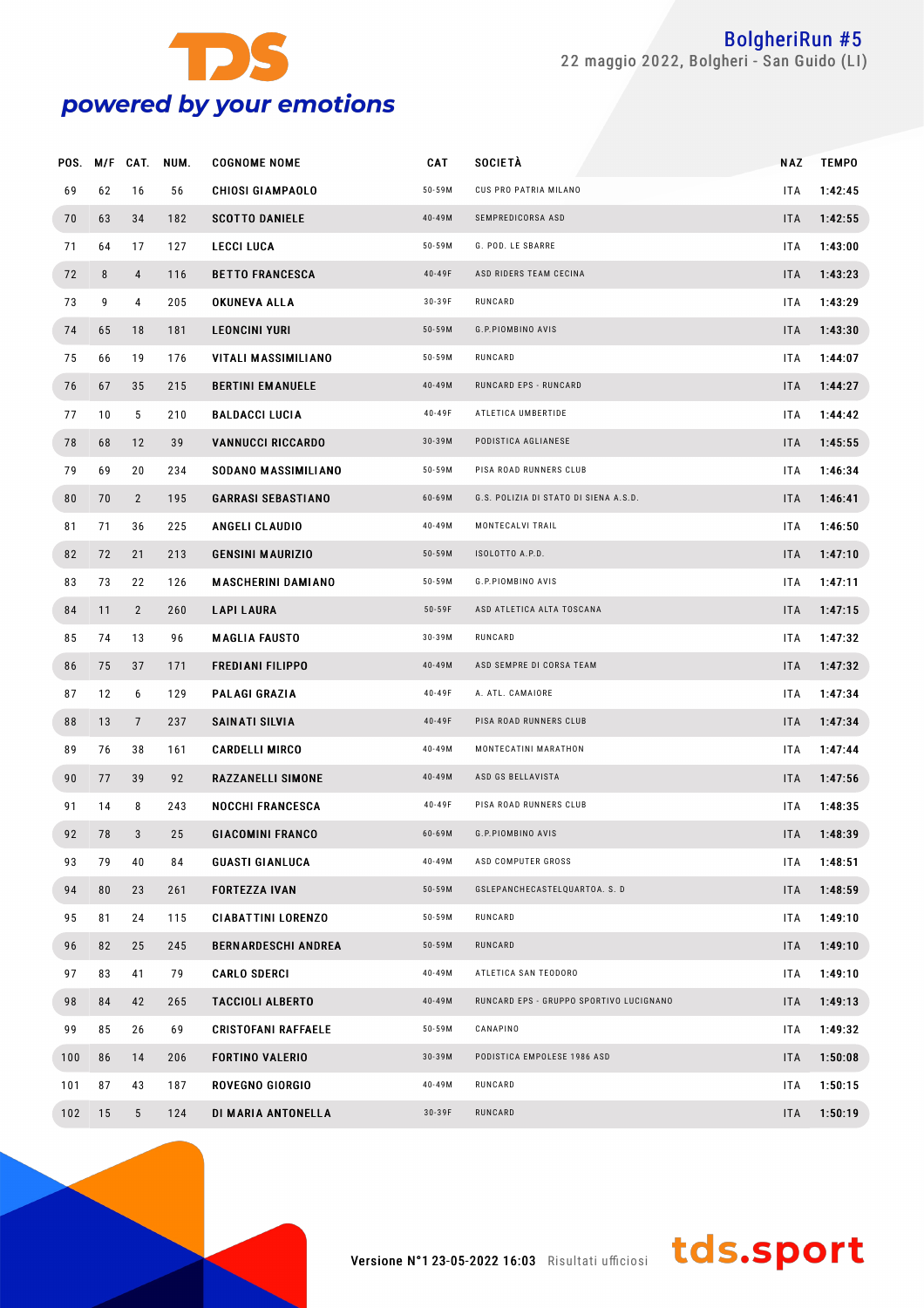

| POS. | M/F | CAT. | NUM. | <b>COGNOME NOME</b>         | CAT        | SOCIETÀ                         | <b>NAZ</b> | <b>TEMPO</b> |  |
|------|-----|------|------|-----------------------------|------------|---------------------------------|------------|--------------|--|
| 103  | 88  | 44   | 83   | <b>GERINI MICHELE</b>       | 40-49M     | RUNCARD                         | <b>ITA</b> | 1:50:24      |  |
| 104  | 16  | 3    | 180  | <b>BARDOTTI MICHELA</b>     | $50 - 59F$ | SEVENLIFE SSD                   | <b>ITA</b> | 1:50:43      |  |
| 105  | 89  | 45   | 110  | DI GRANDE LEONARDO          | 40-49M     | RUNCARD                         | <b>ITA</b> | 1:50:44      |  |
| 106  | 90  | 27   | 220  | <b>BONANNINI GIOVANNI</b>   | 50-59M     | POLISPORTIVA SANT'ORSO AOSTA    | <b>ITA</b> | 1:50:44      |  |
| 107  | 91  | 46   | 106  | <b>BENETTI VALERIO</b>      | 40-49M     | RUNCARD                         | ITA        | 1:50:44      |  |
| 108  | 92  | 47   | 227  | <b>COLELLA ANDREA</b>       | 40-49M     | MONTECALVI TRAIL                |            | 1:50:53      |  |
| 109  | 93  | 4    | 275  | <b>REITANO DOMENICO</b>     | 60-69M     | ALMI TRAIL A.S. DILETTANTISTICA | <b>ITA</b> | 1:50:56      |  |
| 110  | 94  | 15   | 73   | <b>GIANNELLINI MATTIA</b>   | 30-39M     | RUNCARD                         | <b>ITA</b> | 1:51:05      |  |
| 111  | 17  | 4    | 229  | <b>SBRANA ILARIA</b>        | 50-59F     | PISA ROAD RUNNERS CLUB          | <b>ITA</b> | 1:51:07      |  |
| 112  | 95  | 28   | 134  | <b>BAGIARDI FILIPPO</b>     | 50-59M     | RUNCARD                         | <b>ITA</b> | 1:51:17      |  |
| 113  | 18  | 5    | 204  | <b>CECCANTI RAFFAELLA</b>   | 50-59F     | ATLETICA RIVELLINO PIOMBINO ASD | <b>ITA</b> | 1:51:22      |  |
| 114  | 96  | 48   | 162  | SIMONI JACOPO               | 40-49M     | RUNCARD                         | <b>ITA</b> | 1:51:55      |  |
| 115  | 97  | 5    | 128  | <b>BERNARDINI ALBERTO</b>   | 60-69M     | G. POD. LE SBARRE               | <b>ITA</b> | 1:52:04      |  |
| 116  | 98  | 29   | 250  | <b>NANNELLI STEFANO</b>     | 50-59M     | RUNCARD                         | <b>ITA</b> | 1:52:19      |  |
| 117  | 99  | 49   | 140  | <b>TINAGLI SIMONE</b>       | 40-49M     | ATLETICA RIVELLINO PIOMBINO     | <b>ITA</b> | 1:52:25      |  |
| 118  | 100 | 50   | 75   | <b>PANE LUIGI</b>           | 40-49M     | ASD ZERO D+                     | <b>ITA</b> | 1:52:57      |  |
| 119  | 19  | 9    | 259  | <b>GUERRA STEFANIA</b>      | 40-49F     | ASD ATLETICA ALTA TOSCANA       | <b>ITA</b> | 1:53:27      |  |
| 120  | 20  | 6    | 244  | <b>CARBONI FRANCESCA</b>    | $50 - 59F$ | PISA ROAD RUNNERS CLUB          | <b>ITA</b> | 1:53:35      |  |
| 121  | 101 | 51   | 254  | <b>CIRILLO MARIO</b>        | 40-49M     | SEMPREDICORSA ASD               | <b>ITA</b> | 1:53:51      |  |
| 122  | 102 | 6    | 196  | <b>GALLIGANI ALBERTO</b>    | 60-69M     | ATLETICA MONTECATINI            | <b>ITA</b> | 1:54:02      |  |
| 123  | 103 | 30   | 100  | <b>GALLOTTI EDOARDO</b>     | 50-59M     | PODISTICA SOLIDARIETA'          | <b>ITA</b> | 1:54:06      |  |
| 124  | 104 | 31   | 207  | <b>CEI MARCO</b>            | $50 - 59M$ | ATLETICA RIVELLINO PIOMBINO ASD | <b>ITA</b> | 1:54:12      |  |
| 125  | 105 | 7    | 164  | PAGANO ANTONIO              | 60-69M     | PROSPORT ATL. FIRENZE           | <b>ITA</b> | 1:54:16      |  |
| 126  | 106 | 52   | 242  | <b>BARNELLI PAOLO</b>       | 40-49M     | PISA ROAD RUNNERS CLUB          | <b>ITA</b> | 1:54:47      |  |
| 127  | 21  | 10   | 232  | LORENZINI ELENA             | 40-49F     | PISA ROAD RUNNERS CLUB          | ITA        | 1:55:01      |  |
| 128  | 107 | 32   | 146  | <b>GRANI FEDERICO</b>       | $50 - 59M$ | G.P. C.A.I. PISTOIA             | <b>ITA</b> | 1:55:20      |  |
| 129  | 22  | 7    | 148  | DI CESARE DANIELA           | $50 - 59F$ | URBAN RUNNERS                   | ITA.       | 1:55:28      |  |
| 130  | 108 | 8    | 253  | <b>BUONAMICI MASSIMO</b>    | 60-69M     | MONTECATINI MARATHON            | <b>ITA</b> | 1:55:33      |  |
| 131  | 109 | 33   | 249  | <b>PALLINI DAVID</b>        | 50-59M     | ATLETICA RIVELLINO PIOMBINO ASD | ITA.       | 1:55:36      |  |
| 132  | 110 | 34   | 81   | <b>BIONDI MARIO</b>         | $50 - 59M$ | RUNCARD                         | <b>ITA</b> | 1:55:37      |  |
| 133  | 23  | 8    | 104  | <b>GENTILINI BARBARA</b>    | $50 - 59F$ | SEVENLIFE SSD                   | <b>ITA</b> | 1:55:51      |  |
| 134  | 111 | 35   | 105  | <b>MARRACCINI MARCO</b>     | $50 - 59M$ | SEVENLIFE SSD                   | <b>ITA</b> | 1:55:51      |  |
| 135  | 112 | 53   | 71   | <b>BOLOGNESI RICCARDO</b>   | 40-49M     | ATLETICA CASCINA                | ITA.       | 1:56:33      |  |
| 136  | 113 | 54   | 125  | <b>NAPOLITANO GIAMPAOLO</b> | 40-49M     | RUNCARD                         | <b>ITA</b> | 1:56:43      |  |
|      |     |      |      |                             |            |                                 |            |              |  |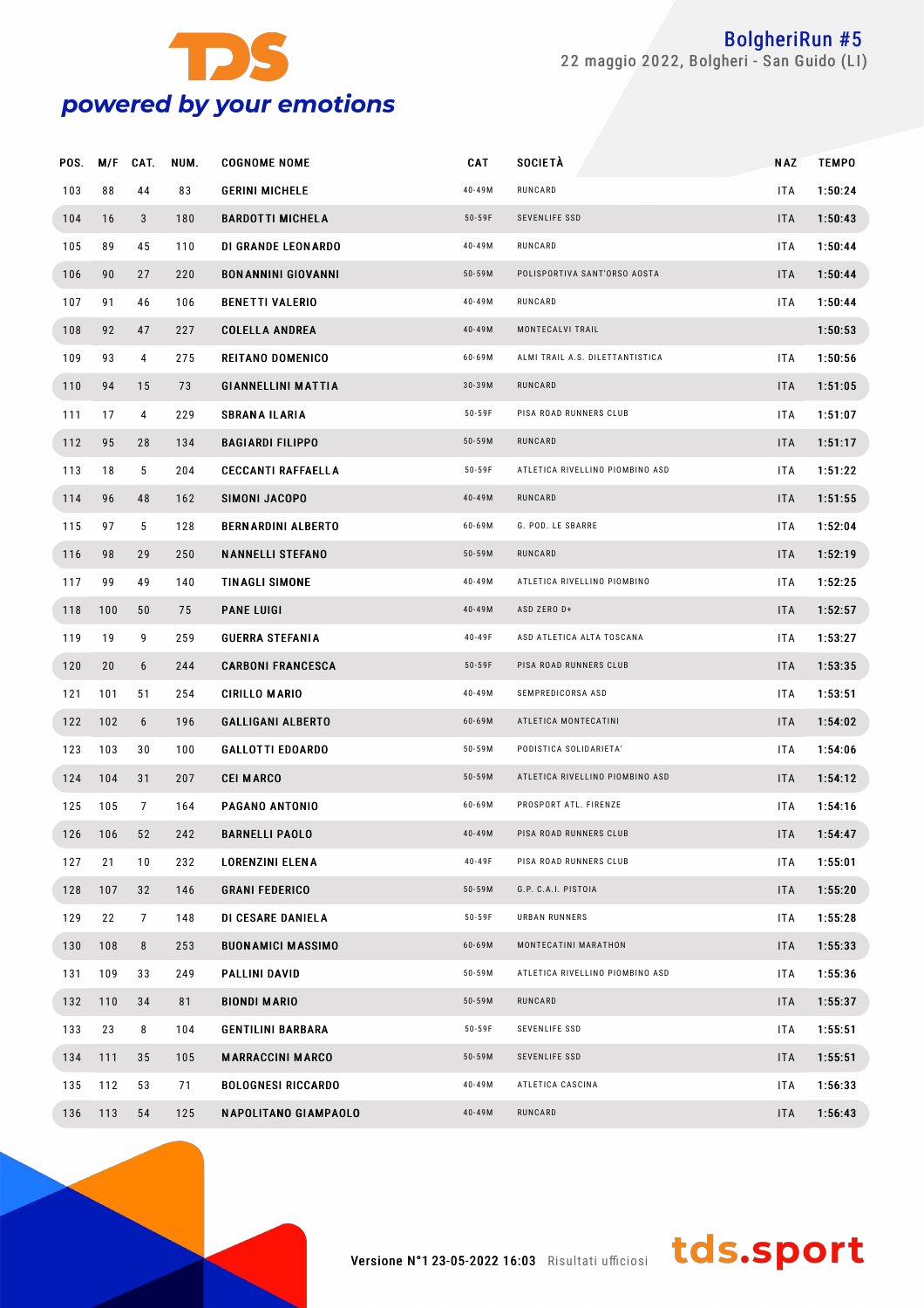

| POS. | M/F | CAT.           | NUM. | <b>COGNOME NOME</b>         | CAT        | <b>SOCIETÀ</b>               | NAZ        | <b>TEMPO</b> |
|------|-----|----------------|------|-----------------------------|------------|------------------------------|------------|--------------|
| 137  | 24  | 11             | 101  | <b>FRATINI FRANCESCA</b>    | 40-49F     | PODISTICA SOLIDARIETA'       | <b>ITA</b> | 1:56:49      |
| 138  | 25  | $\overline{2}$ | 218  | <b>FERRI ERIKA</b>          | $\sim$     | C.G. ATLETICA COSTA ETRUSCA  | <b>ITA</b> | 1:56:54      |
| 139  | 114 | 36             | 185  | PELLECCHIA PIERLUIGI        | $50 - 59M$ | PISA ROAD RUNNERS CLUB       | <b>ITA</b> | 1:57:00      |
| 140  | 115 | 55             | 166  | DINI SIMONE                 | $40 - 49M$ | RUNCARD                      | <b>ITA</b> | 1:57:12      |
| 141  | 26  | 3              | 97   | <b>COCCHETTI CAMILLA</b>    | $\sim$     | ASD GUMASIO                  | <b>ITA</b> | 1:57:15      |
| 142  | 27  | 12             | 268  | <b>FRASCHETTI BARBARA</b>   | 40-49F     | PODISTICA SOLIDARIETA'       | <b>ITA</b> | 1:57:17      |
| 143  | 116 | 37             | 269  | PROSPEROCOCCO LUCA          | $50 - 59M$ | PODISTICA SOLIDARIETA'       | <b>ITA</b> | 1:57:19      |
| 144  | 117 | 38             | 90   | PARRI FABIO                 | $50 - 59M$ | LBM SPORT TEAM               | <b>ITA</b> | 1:57:36      |
| 145  | 118 | 56             | 89   | <b>SARACENI ANDREA</b>      | 40-49M     | RUNCARD                      | <b>ITA</b> | 1:57:37      |
| 146  | 28  | 9              | 173  | <b>LAZZERINI CARLA</b>      | $50 - 59F$ | SOC. ATL. VOLTERRA           | <b>ITA</b> | 1:57:44      |
| 147  | 29  | 10             | 111  | <b>DEL GAUDIO DONATELLA</b> | $50 - 59F$ | PISA ROAD RUNNERS CLUB       | <b>ITA</b> | 1:58:02      |
| 148  | 119 | 39             | 65   | ROSI PIERPAOLO              | $50 - 59M$ | RUNCARD                      | <b>ITA</b> | 1:58:33      |
| 149  | 120 | 57             | 22   | <b>IACUZZO ROBERTO</b>      | 40-49M     | ASD PODISTICA EMPOLESE 1986  | <b>ITA</b> | 1:59:02      |
| 150  | 121 | 40             | 112  | <b>BIAGIONI GIAMPAOLO</b>   | $50 - 59M$ | G.P. C.A.I. PISTOIA          | <b>ITA</b> | 2:00:19      |
| 151  | 122 | 58             | 152  | <b>FONTANA RAFFAELE</b>     | 40-49M     | A. ATL. CAMAIORE             | <b>ITA</b> | 2:00:54      |
| 152  | 123 | $\mathbf{1}$   | 191  | <b>COLONNA MAURO</b>        | 70-79M     | TERNANA MARATHON CLUB A.S.D. | <b>ITA</b> | 2:01:08      |
| 153  | 124 | 41             | 98   | <b>SBURLINO ALBERTO</b>     | $50 - 59M$ | PODISTICA SOLIDARIETA'       | <b>ITA</b> | 2:01:22      |
| 154  | 30  | 13             | 136  | <b>BANESCHI ILARIA</b>      | 40-49F     | PISA ROAD RUNNERS CLUB       | <b>ITA</b> | 2:01:27      |
| 155  | 125 | 42             | 135  | <b>MARIANI RICCARDO</b>     | $50 - 59M$ | PISA ROAD RUNNERS CLUB       | <b>ITA</b> | 2:01:28      |
| 156  | 126 | 59             | 94   | <b>GRANATIERO ROBERTO</b>   | 40-49M     | RUNCARD                      | <b>ITA</b> | 2:01:37      |
| 157  | 127 | 43             | 118  | <b>GRAZIOLI FRANCESCO</b>   | $50 - 59M$ | RUNCARD                      | <b>ITA</b> | 2:02:30      |
| 158  | 128 | 44             | 34   | <b>SALVI GABRIELE</b>       | $50 - 59M$ | POLISPORTIVA ELLERA ASD      | <b>ITA</b> | 2:02:33      |
| 159  | 129 | 45             | 26   | <b>MARMINO STEFANO</b>      | 50-59M     | POLISPORTIVA ELLERA ASD      | <b>ITA</b> | 2:02:34      |
| 160  | 31  | 6              | 175  | <b>FLESSATI MONICA</b>      | 30-39F     | IL PONTE SCANDICCI ASD       | <b>ITA</b> | 2:02:36      |
| 161  | 130 | 60             | 30   | <b>BIANCHI NICOLA</b>       | 40-49M     | RUNCARD                      | <b>ITA</b> | 2:03:59      |
| 162  | 131 | 46             | 235  | SABATINI ALESSANDRO         | $50 - 59M$ | PISA ROAD RUNNERS CLUB       | <b>ITA</b> | 2:04:13      |
| 163  | 132 | 47             | 178  | RASPOLLI MAURIZIO           | $50 - 59M$ | RUNCARD                      | ITA.       | 2:04:38      |
| 164  | 133 | 48             | 137  | <b>SANTERINI LUCA</b>       | $50 - 59M$ | 9,92 RUNNING ASD             | <b>ITA</b> | 2:04:39      |
| 165  | 134 | 61             | 233  | <b>GAZZINI VITTORIO</b>     | 40-49M     | PISA ROAD RUNNERS CLUB       | <b>ITA</b> | 2:04:43      |
| 166  | 135 | 49             | 201  | <b>CAROSI DINO</b>          | $50 - 59M$ | ASD PONTEDERA ATLETICA       | <b>ITA</b> | 2:05:33      |
| 167  | 136 | 50             | 66   | <b>BALDI FRANCESCO</b>      | $50 - 59M$ | GRUPPO PODISTICO ROSSINI     | ITA.       | 2:05:42      |
| 168  | 137 | 62             | 48   | <b>SOFFICI ANTONIO</b>      | $40 - 49M$ | ASD MONTELUPO RUNNERS        | <b>ITA</b> | 2:06:10      |
| 169  | 138 | 51             | 130  | FRANCINI GUGLIELMO          | $50 - 59M$ | A. ATL. CAMAIORE             | <b>ITA</b> | 2:06:16      |
| 170  | 139 | 63             | 109  | <b>SAPONARO FRANCESCO</b>   | 40-49M     | LBM SPORT TEAM               | <b>ITA</b> | 2:06:21      |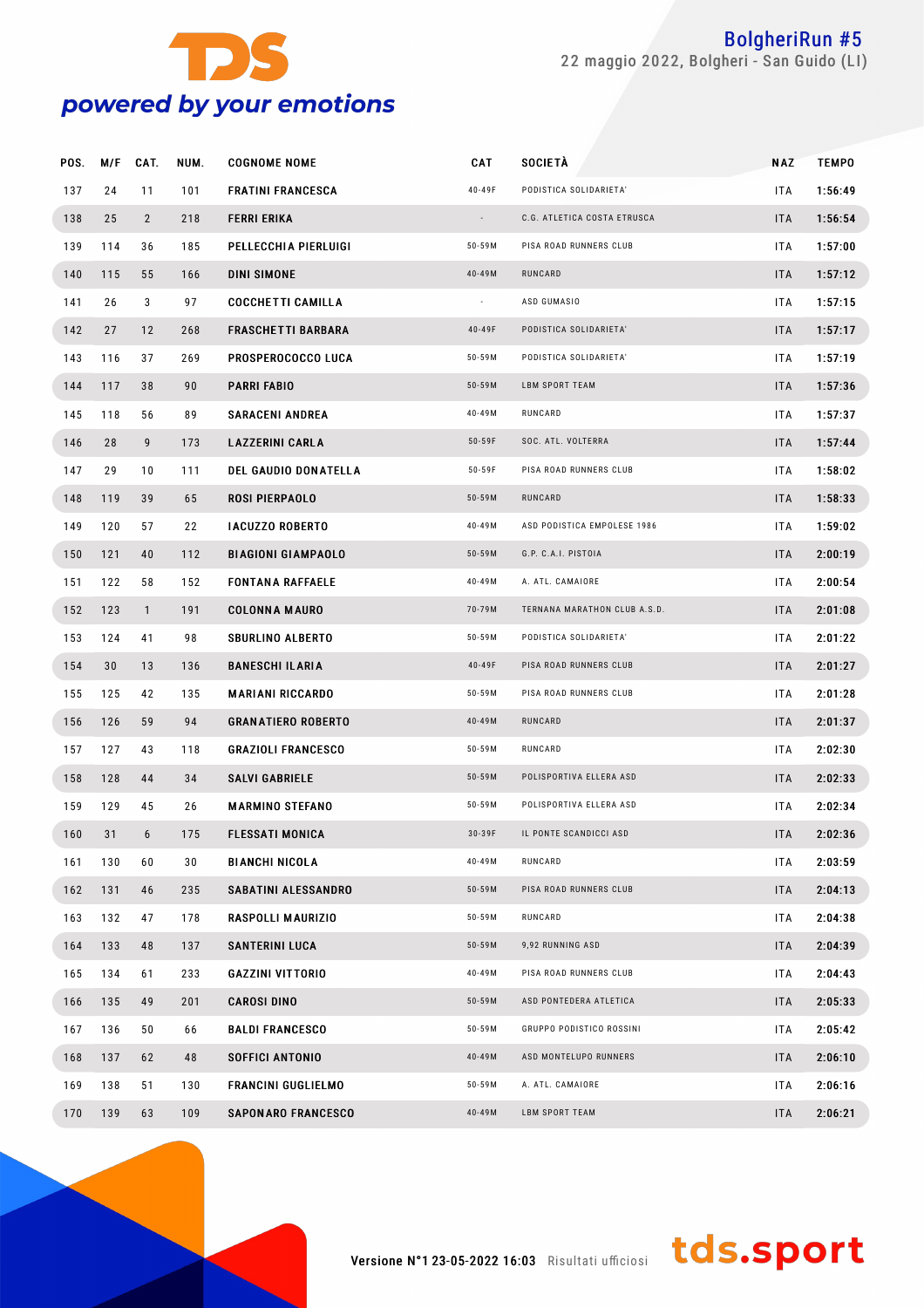

| POS. | M/F | CAT.            | NUM. | <b>COGNOME NOME</b>           | <b>CAT</b> | <b>SOCIETÀ</b>               | NAZ        | <b>TEMPO</b> |
|------|-----|-----------------|------|-------------------------------|------------|------------------------------|------------|--------------|
| 171  | 140 | 52              | 264  | PELOSINI NICO                 | $50 - 59M$ | CIRCOLO RICREATIVO SOLVAY    | ITA.       | 2:06:25      |
| 172  | 141 | 64              | 93   | <b>SCIPIONE STEFANO</b>       | 40-49M     | S.S. LAZIO ATLETICA LEGGERA  | <b>ITA</b> | 2:07:01      |
| 173  | 142 | 53              | 272  | <b>GRISELLI CLAUDIO</b>       | $50 - 59M$ | G. POD. LE SBARRE            | <b>ITA</b> | 2:07:34      |
| 174  | 143 | 54              | 91   | <b>TERENZI STEFANO</b>        | $50 - 59M$ | <b>LBM SPORT TEAM</b>        | <b>ITA</b> | 2:08:37      |
| 175  | 32  | 11              | 86   | QUERCI LINDA                  | 50-59F     | RUNCARD                      | <b>ITA</b> | 2:08:38      |
| 176  | 144 | 16              | 189  | <b>FALOMI FABIO</b>           | $30 - 39M$ | ASD CIZETA RUNNING & IDEE    | <b>ITA</b> | 2:08:59      |
| 177  | 145 | 55              | 184  | <b>BACCHETTA MASSIMO</b>      | $50 - 59M$ | G.T.A. CREMA                 | <b>ITA</b> | 2:09:03      |
| 178  | 146 | 56              | 23   | <b>FORMIGLI ANDREA</b>        | $50 - 59M$ | TRAIL RUNNING PROJECT ASD    | <b>ITA</b> | 2:09:46      |
| 179  | 147 | 57              | 156  | <b>VIRGILIO FRANCESCO</b>     | $50 - 59M$ | G.P. PARCO ALPI APUANE       | <b>ITA</b> | 2:11:48      |
| 180  | 33  | 14              | 224  | <b>LOSARDO MICHELA GAELLE</b> | 40-49F     | GIOSPORT AS DILETTANTISTICA  | <b>ITA</b> | 2:12:15      |
| 181  | 148 | 9               | 194  | <b>DEL MEDICO MARCO</b>       | 60-69M     | LUIVAN SETTIGNANO            | <b>ITA</b> | 2:12:15      |
| 182  | 149 | 58              | 197  | <b>GRIFFI MARCO</b>           | $50 - 59M$ | G.S.IL FIORINO               | <b>ITA</b> | 2:12:15      |
| 183  | 34  | 12              | 190  | <b>FERLA DANIELA</b>          | 50-59F     | RUNCARD                      | <b>ITA</b> | 2:12:31      |
| 184  | 35  | 13              | 203  | PELLEGRINI MARINA             | $50 - 59F$ | ITALIA MARATHON CLUB SSDRL   | <b>ITA</b> | 2:12:36      |
| 185  | 150 | 59              | 163  | LUCAIOLI SANDRO               | $50 - 59M$ | SPORT EMOTION                | <b>ITA</b> | 2:12:37      |
| 186  | 151 | 65              | 141  | DE ANGELIS FRANCESCO          | 40-49M     | RUNCARD                      | <b>ITA</b> | 2:13:22      |
| 187  | 152 | 60              | 47   | <b>FRONGIA LUCA</b>           | $50 - 59M$ | CANAPINO                     | <b>ITA</b> | 2:13:29      |
| 188  | 36  | 15              | 40   | <b>TOGNETTI MONICA</b>        | 40-49F     | CANAPINO                     | <b>ITA</b> | 2:13:43      |
| 189  | 37  | $\mathbf{1}$    | 70   | <b>BOCCHI SILVIA</b>          | 60-69F     | ATLETICA MANARA              | <b>ITA</b> | 2:14:58      |
| 190  | 38  | 16              | 159  | LIVERANI FRANCESCA            | 40-49F     | LIFERUNNER SSDARL            | <b>ITA</b> | 2:15:46      |
| 191  | 153 | $\overline{2}$  | 85   | <b>GARZELLI LEONARDO</b>      | 70-79M     | RUNCARD                      | ITA.       | 2:16:08      |
| 192  | 154 | 3               | 64   | <b>CINALI MARRICO</b>         | 70-79M     | ASD MONTELUPO RUNNERS        | <b>ITA</b> | 2:17:52      |
| 193  | 155 | 61              | 58   | <b>ABRAM MARCO</b>            | $50 - 59M$ | RUNCARD                      | <b>ITA</b> | 2:18:08      |
| 194  | 156 | 62              | 241  | <b>GAZZARRI MAURIZIO</b>      | $50 - 59M$ | PISA ROAD RUNNERS CLUB       | <b>ITA</b> | 2:18:27      |
| 195  | 39  | 17              | 240  | <b>GARZELLA SIMONA</b>        | 40-49F     | PISA ROAD RUNNERS CLUB       | ITA.       | 2:18:28      |
| 196  | 40  | $7\overline{ }$ | 169  | <b>SCARAFILE VALENTINA</b>    | 30-39F     | RUNCARD                      | <b>ITA</b> | 2:18:42      |
| 197  | 157 | 10              | 270  | <b>BOLOGNI SILVANO</b>        | 60-69M     | PODISTICA EMPOLESE 1986 ASD  | ITA.       | 2:19:23      |
| 198  | 158 | 66              | 273  | <b>SALVADORI GUIDO</b>        | 40-49M     | POD. FORMIGINESE             | <b>ITA</b> | 2:20:25      |
| 199  | 159 | 11              | 76   | <b>GALLI PAOLO</b>            | 60-69M     | ASD PODISTICA EMPOLESE 1986  | ITA        | 2:21:50      |
| 200  | 160 | 63              | 202  | <b>BOLOGNA MASSIMILIANO</b>   | $50 - 59M$ | ITALIA MARATHON CLUB SSDRL   | <b>ITA</b> | 2:22:00      |
| 201  | 41  | 18              | 247  | PORCELLI GIULIA               | 40-49F     | A.S.D. S.P. TORRE DEL MANGIA | ITA.       | 2:22:27      |
| 202  | 42  | 14              | 59   | <b>FANTONI GUENDALINA</b>     | $50 - 59F$ | RUNCARD                      | <b>ITA</b> | 2:23:34      |
| 203  | 43  | 15              | 36   | <b>MENICACCI VALENTINA</b>    | $50 - 59F$ | ASD ATLETICA ALTA TOSCANA    | ITA.       | 2:24:16      |
| 204  | 161 | 12              | 263  | <b>BONDIELLI MAURO</b>        | 60-69M     | WORLD RUNNING ACADEMY        | <b>ITA</b> | 2:26:19      |